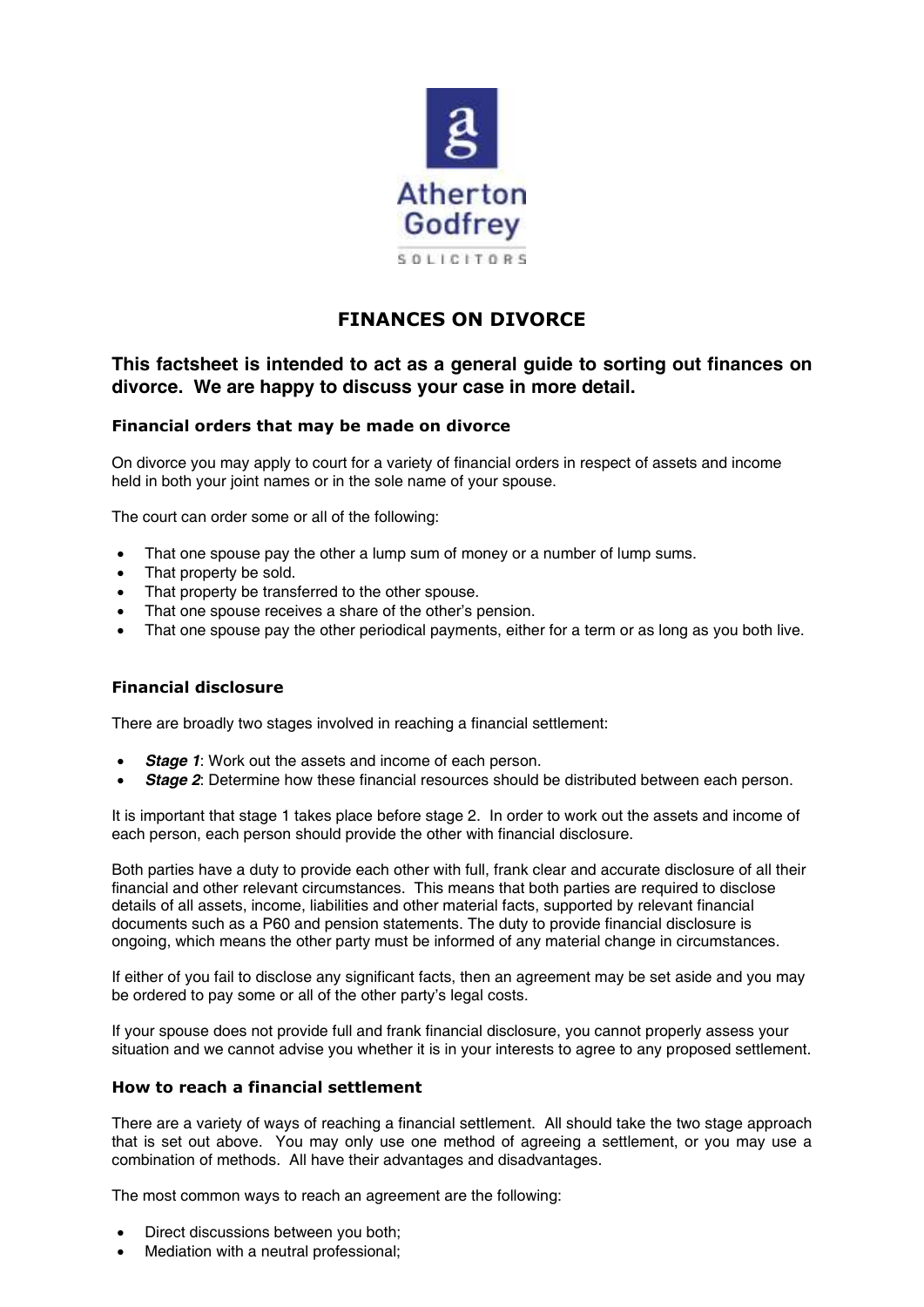- Negotiation through solicitors;
- Collaborative law or roundtable meetings with both parties and their solicitors; and
- Court proceedings.

It is important that you make an informed choice about which way you try and reach an agreement. We can discuss with you which option is right for you.

#### **Principles for determining the financial settlement**

There is no standard formula for determining how the financial resources should be distributed on divorce. Instead, the court has a wide discretion. It must determine what is fair in all the circumstances of the case, while taking into account a range of specific factors set out in law.

The court must first consider the welfare of any children of the family that are under 18.

The court must then consider the following factors:

- Income, earning capacity, property and other financial resources which each of the parties to the marriage has or is likely to have in the foreseeable future;
- Financial needs, obligations and responsibilities which each of the parties to the marriage has or is likely to have in the foreseeable future;
- Standard of living during the marriage;
- Age of each spouse and the length of the marriage;
- Physical or mental disability of either spouse;
- Contributions of each of the parties, whether financial or otherwise;
- Conduct of each of the parties (although this is not usually relevant).

# **The importance of specialist advice**

It may be that you discuss possible financial settlements directly with your spouse or in mediation. If so, you should seek legal advice before making or accepting any proposals.

When considering any proposals for settlement you should also consider seeking independent financial advice from a financial advisor. A financial advisor will be able to advise you on some of the advantages and disadvantages of transferring particular assets, your mortgage raising capacity and cash-flow planning.

You may also need tax advice from an accountant, particularly on capital gains tax liabilities from transferring different assets.

Finally, if you or your spouse has significant pension assets, you may also need to instruct an actuary to advise you on these.

If you wish to discuss whether you should seek specialist advice from a financial advisor, accountant or actuary, please contact us.

#### **Formalising a financial settlement**

Any financial agreement reached between you and your spouse is generally not fully binding unless it is formalised in a court order. An order can be made by agreement. This is known as a 'consent order'.

Once approved by the court, a consent order is a binding and enforceable document. Neither of you will be entitled to make any further claim against the other in relation to your marriage or any property owned by the other person. Neither will you be entitled to make any claim against each other's estate if the other person dies. If the other party does not comply with the order, the order can be enforced through the court.

#### **Consequences of not doing anything**

Until a financial settlement is put in the form of a court order, either of you may apply to court for a financial order at any time, even years after you have divorced. Even if you have reached a verbal agreement not to make a claim, this does not prevent either of you applying to court in the future. Any